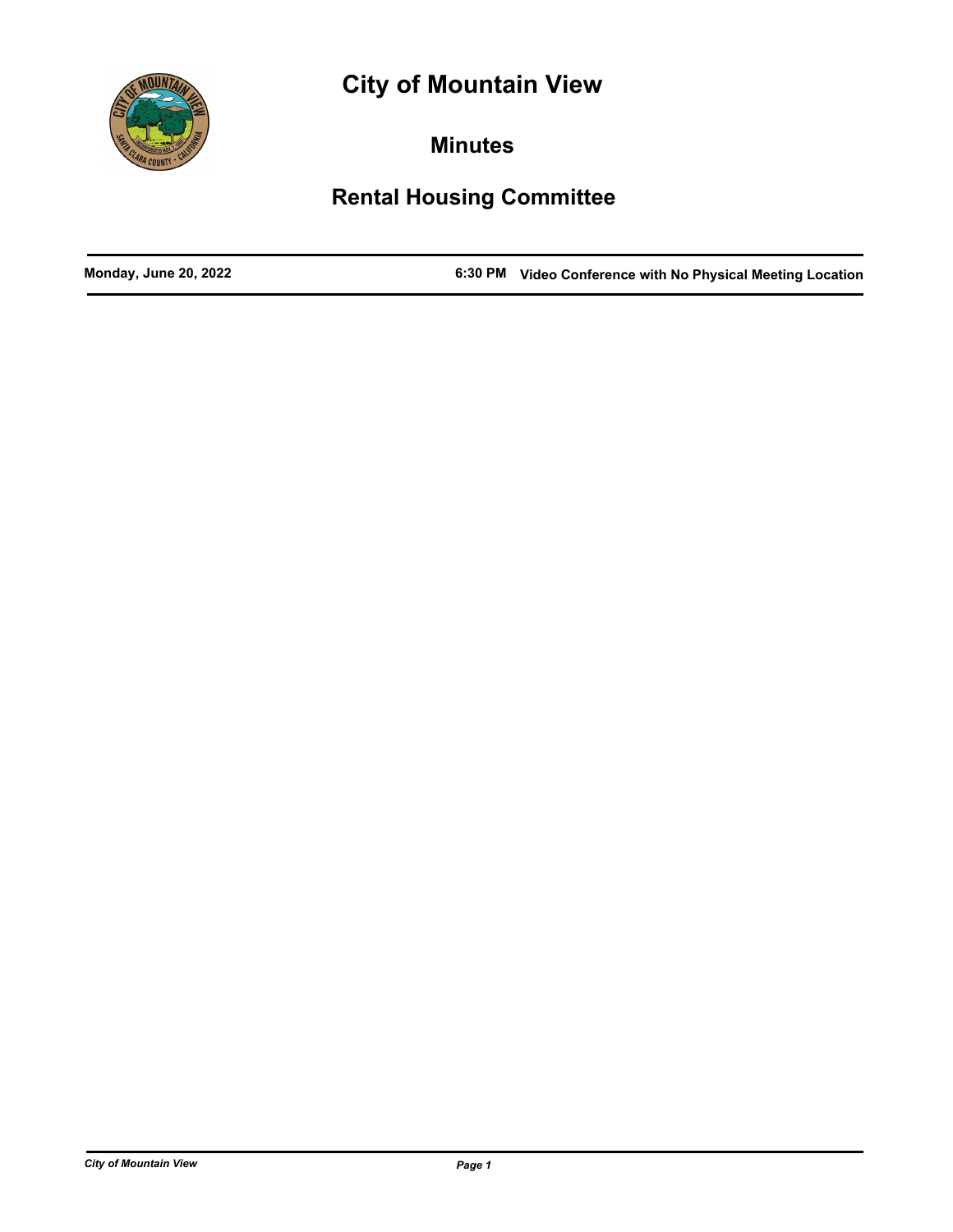During this declared state of emergency, the meeting will be conducted in accordance with **California** 

Government Code § 54953(e) as authorized by resolution of the Rental Housing Committee. Please

contact mvrent@mountainview.gov to obtain a copy of the applicable resolution. All members of the

Rental Housing Committee will participate in the meeting by video conference, with no physical meeting

location.

Members of the public wishing to observe the meeting may do so at

https://mountainview.legistar.com, on

YouTube at www.MountainView.gov/YouTube and on Comcast Channel 26.

Members of the public wishing to comment on an item on the agenda may do so in the following ways:

1. Email comments to RHC@mountainview.gov by 5:00 p.m. on the meeting date. Emails will be forwarded to the RHC. Please identify the Agenda Item number in the subject line of your email. All emails

received will be entered into the record for the meeting.

2. Provide oral public comments during the meeting:

Online:

You may join the Zoom Webinar using this link: https://mountainview.gov/meeting and entering Webinar

ID: 937 7306 8363

You may be asked to enter an email address and a name. Your email address will not be disclosed to the public.

When the Chair announces the item on which you wish to speak, click the "raise hand" feature in Zoom.

Speakers will be notified of their turn shortly before they are called on to speak.

By phone:

Dial: (669) 900-9128 and enter Webinar ID: 937 7306 8363

When the Chair announces the item on which you wish to speak, dial \*9. Phone participants will be called

on by the last two digits of their phone number. When the Chair calls your name to provide public comment, if you are participating via phone, please press \*6 to unmute yourself.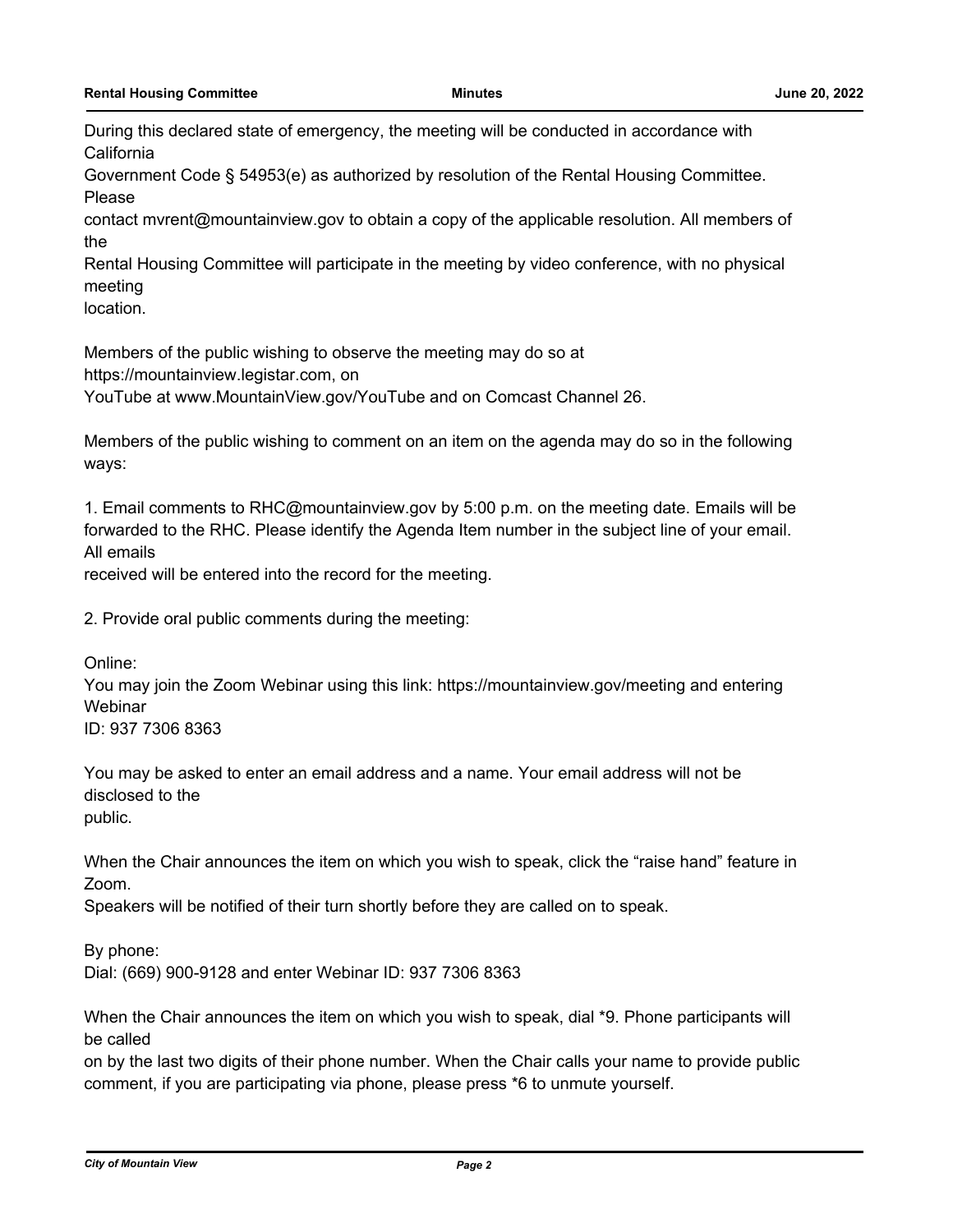For instructions on using the "raise hand" feature in Zoom, visit https://mountainview.gov/raise\_hand.

When called to speak, please limit your comments to the time allotted (up to 3 minutes, at the discretion of

the Chair).

### **1. ANNOUNCEMENT (OPEN SESSION)**

#### **2. CLOSED SESSION**

CONFERENCE WITH LEGAL COUNSEL – EXISTING LITIGATION Name of Case: Redwood Villa, Inc. v. City of Mountain View and Mountain View Rental Housing Committee, Santa Clara County Superior Court Case Number 18CV322991.

# **3. CALL TO ORDER**

# **4. ROLL CALL**

Chair Nicole Haines-Livesay, Vice-Chair Emily Ramos, Committee Members Julian Pardo de Zela, Susyn Almond, Guadalupe Rosas and Matthew Grunewald (alternate).

# **5. CONSENT CALENDAR**

**5.1** Approve the Minutes for May 23, 2022 RHC Meeting

Approve the Rental Housing Committee meeting minutes for April 25, 2022. Copies of the minutes for the above noted meeting have been delivered to Committee Members and are available online.

**5.2** Resolution Making Findings Authorizing Continued Remote Teleconference Meetings of the Rental Housing Committee Pursuant to Brown Act Provisions, as amended by Assembly Bill No. 361

> To adopt a Resolution of the Rental Housing Committee of the City of Mountain View Making Findings Authorizing Continued Remote Teleconference meetings of the Rental Housing Committee Pursuant to Brown Act Provisions as Amended by Assembly Bill No. 361, to be read in title only, further reading waived (Attachment 1 to this memorandum).

# **6. ORAL COMMUNICATIONS FROM THE PUBLIC**

- **7. APPEAL HEARINGS None**
- **8. PUBLIC HEARINGS None**

#### **9. UNFINISHED BUSINESS**

**9.1** Amendment to Chapter 2: Definitions of the CSFRA Regulations Amendment to Chapter 4: Petition Process of the CSFRA Regulations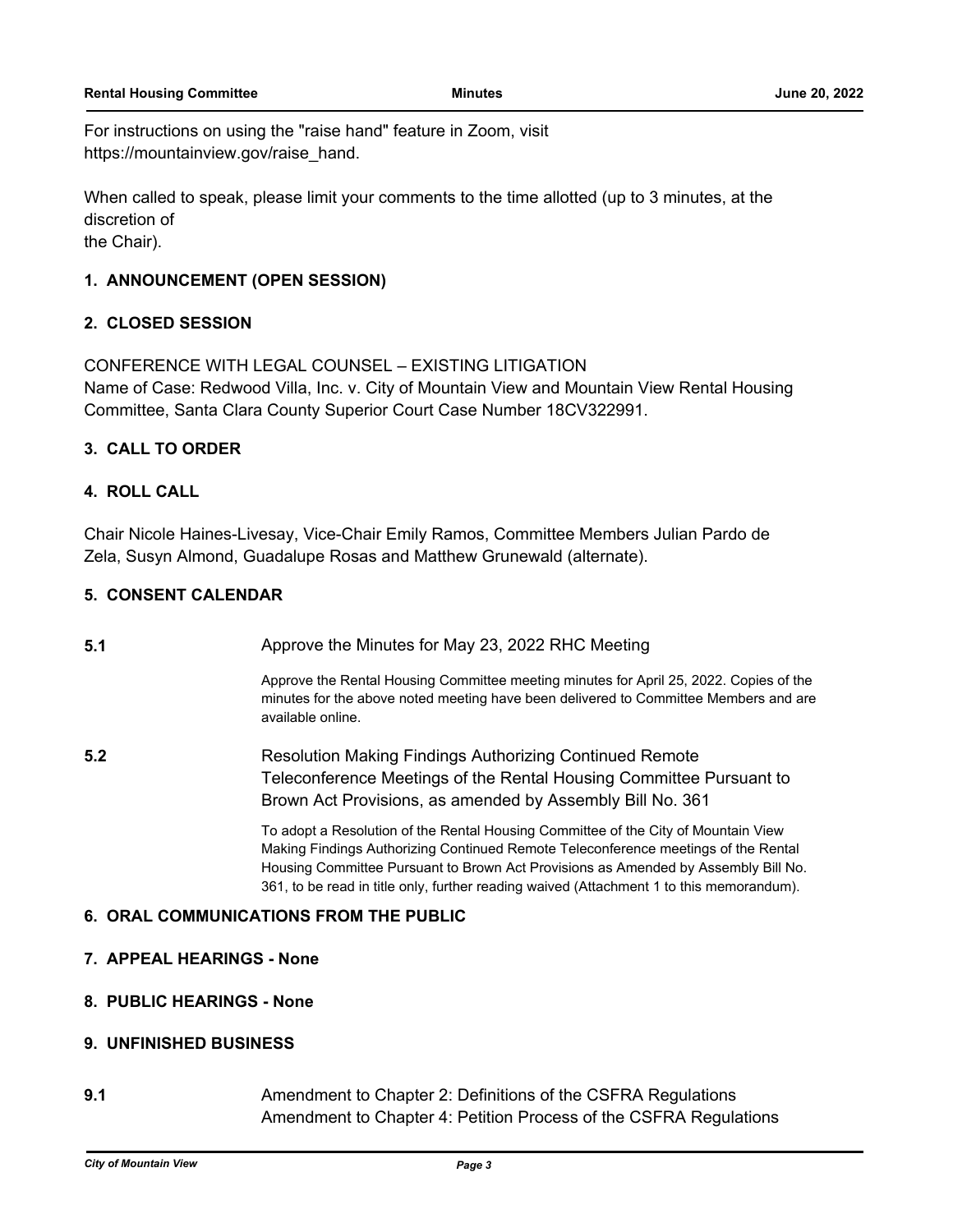# Amendment to Chapter 2: Definitions of the MHRSO Regulations Amendment to Chapter 5: Petition Process of the MHRSO Regulations

To review and adopt amendments to the Community Stabilization and Fair Rent Act ("CSFRA" or "the Act") Regulations and to the Mobile Home Rent Stabilization Ordinance ("MHRSO" or "the Ordinance") to clarify the calculation of Base Rent where a rent concession was provided by Landlord (or Park Owner or Mobile Home Landlord) to Tenant (or Mobile Home Owner or Mobile Home Tenant) during the initial term of the tenancy and to establish a statute of limitations on the recovery of back rent due where a Tenant (or Mobile Home Owner or Mobile Home Tenant) files a Petition on the basis of unlawful rent related to concessions.

#### **10. NEW BUSINESS**

| 10.1 | Monthly Status Reports April and May 2022                                                                                                                                                                                                                                                                                                                                                                                                                                                |
|------|------------------------------------------------------------------------------------------------------------------------------------------------------------------------------------------------------------------------------------------------------------------------------------------------------------------------------------------------------------------------------------------------------------------------------------------------------------------------------------------|
|      | To review the Monthly Status Reports for the Rent Stabilization and the Eviction<br>Prevention Programs.                                                                                                                                                                                                                                                                                                                                                                                 |
| 10.2 | CSFRA Fiscal Year 2022-23 Budget and Annual Rental Housing Fee                                                                                                                                                                                                                                                                                                                                                                                                                           |
|      | To adopt a Resolution of the Rental Housing Committee of Mountain View Adopting the<br>Fiscal Year 2022-23 Budget and Establishing a Rental Housing Fee Sufficient to Support<br>the Fiscal Year 2022-23 Budget, to be read in title only, further reading waived<br>(Attachment 1 to the memorandum).                                                                                                                                                                                   |
| 10.3 | Contract with Project Sentinel for Fiscal Year 2022-23                                                                                                                                                                                                                                                                                                                                                                                                                                   |
|      | To authorize the Program Manager or other designee to execute an agreement with<br>Project Sentinel to provide administrative and hearing process services for Fiscal Year<br>2022-23 for a total amount not to exceed \$115,000 as follows:                                                                                                                                                                                                                                             |
|      | 1. Administrative support services in an amount not to exceed \$10,000;                                                                                                                                                                                                                                                                                                                                                                                                                  |
|      | 2. Deploy and reimburse Facilitators for the Prehearing Settlement Conference Process<br>in an amount not to exceed \$5,000; and                                                                                                                                                                                                                                                                                                                                                         |
|      | 3. Deploy and reimburse Hearing Officers for the Petition Hearing Process in an amount<br>not to exceed \$100,000.                                                                                                                                                                                                                                                                                                                                                                       |
| 10.4 | Contract with Goldfarb & Lipman LLP for Fiscal Year 2022-23                                                                                                                                                                                                                                                                                                                                                                                                                              |
|      | To authorize the Program Manager, or other designee, to execute an agreement with<br>Goldfarb & Lipman LLP for legal services related to the Community Stabilization and Fair<br>Rent Act for Fiscal Year 2022-23 in an amount not to exceed \$175,000 and to represent<br>the Rental Housing Committee and the City of Mountain View in pending litigation related<br>to the Community Stabilization and Fair Rent Act for Fiscal Year 2022-23 in an amount<br>not to exceed \$100,000. |

#### **11. COMMITTEE/STAFF ANNOUNCEMENTS, UPDATES, REQUESTS, AND COMMITTEE**

**11.1** Upcoming Monthly Workshops, Clinics and Office Hours

#### **12. CLOSED SESSION REPORT**